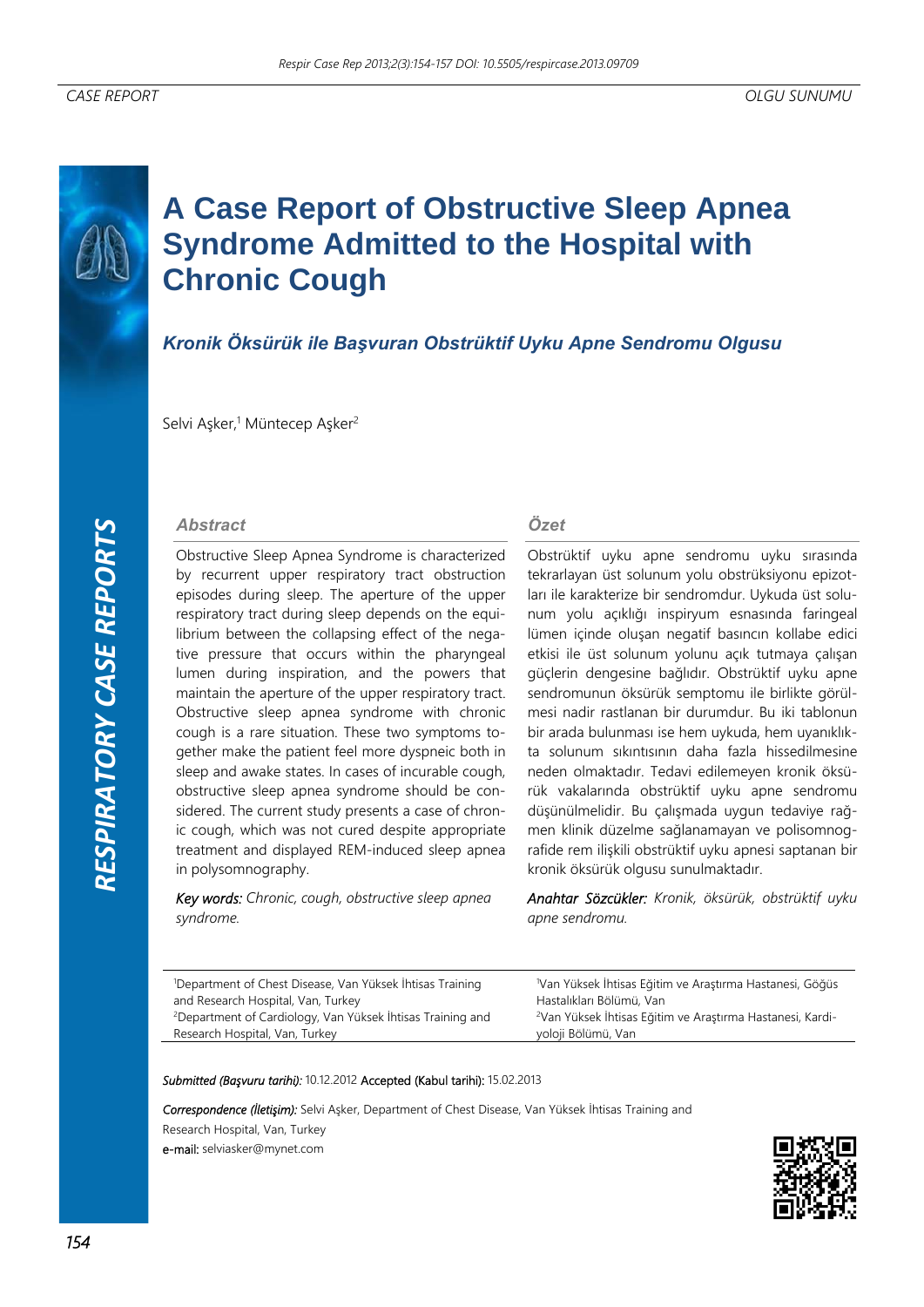Obstructive sleep apnea syndrome (OSAS) is characterized with episodes of complete (apnea) or partial (hypopnea) upper airway obstruction and frequent decrease in blood oxygen saturation (1). Sleep apnea syndrome affects 4 % of men and 2 % of women. It is an important disease that has been shown to have a close association with obesity and a progressively increasing severe health problem (2). A significant increase in resistance develops in the upper airways, especially in the upper part of the larynx. The increase in resistance particularly occurs in the palate and the hypopharynx (3).

Obstructive sleep apnea patients present to the outpatient clinic with complaints of snoring at night, sleepiness in the daytime and witnessed apnea. The complaint of chronic cough is rare. Chronic cough is a defined as a cough that lasts more than 8 weeks. These patients are those who have been followed-up with the diagnosis of upper airway diseases, gastroesophageal reflux, or cough-related asthma, but have not benefited from the treatment. The coexistence of obstructive sleep apnea syndrome and asthma is rare. Coexistence of these two diseases leads to the feeling a higher degree of respiratory distress during both sleep and arousal.

The gold standard method for the diagnosis of OSAS is polysomnography (PSG). The stages of sleep and various physiological parameters are recorded during sleep with the polysomnography method (4). The current study presents a case of cough-related OSAS, which was diagnosed with cough-related asthma at the institution to which the patient was admitted with the complaints of dyspnea, wheezing, and nocturnal cough for three years, and did not benefit from long-term treatment. The initiation of CPAP not only resulted in the resolution of sleep apneas and hypopneas, but also in the resolution of the chronic cough.

### CASE

A 31-year-old female patient presented to various institutions with complaints of exertional dyspnea, wheezing, and nocturnal cough for three years. Her complaints did not improve although she used inhaler corticosteroids, beta-mimetic inhaler devices, oral montelukast and theophylline with the diagnosis of asthma.

The physical examination showed that the patient was 160 cm tall and had a body weight of 60 kg and a body mass index of 23.4 kg/m<sup>2</sup>; arterial blood pressure was 120/75 mmHg, pulse was 95 bpm, respiratory rate was 25/min, and she had tachypnea. On respiratory system examination, there were inspiratory rhonchi in all lung fields. Other system examinations were normal.

Laboratory examinations were normal except for a mild anemia (Hb 11.2 gr). Chest X-Ray, respiratory function tests, bronchoscopic tests, and transthoracic echocardiography of the patient revealed normal results.

The patient, who had received full and sufficient asthma treatment, was questioned in particular about the use of an inhaler device. It was learnt that she had used inhaler devices regularly with the correct technique. The patient had not recovered despite full and regular drug use and the correct device use was re-evaluated. The inspiratory rhonchi were found to be more prominent and in the stridor pattern.

The patient was considered to have an upper airway obstruction. Computed tomography (CT) of the thorax and paranasal sinuses and magnetic resonance imaging (MRI) of the neck, which were obtained to reveal this, were normal. On ear-nose-throat and laryngoscopy examinations, the upper airway was normal. The patient was evaluated by the gastroenterology department and confirmed not to have gastroesophageal reflux by abnormal 24-hour esophageal pH study.

The Muller maneuver was performed during bronchoscopy to reveal tracheal collapse; however, collapse was not detected. The patient underwent the polysomnography test (Embla 4500) due to marked nocturnal symptoms. Nocturnal symptoms were snoring and cough. The apnea-hypopnea index (AHI) was determined as 18.8/h throughout the night and 57/h during REM sleep. With these findings, the patient was diagnosed with REM-associated OSA. Apnea disappeared at 9 cmH2O pressure with automatic CPAP (continuous positive airway pressure) treatment. Nocturnal symptoms completely disappeared and diurnal symptoms decreased. All treatments were discontinued after continuing asthma treatment for two additional months. The patient's physical examination findings were normal on routine controls, and she was followed-up with only the APAP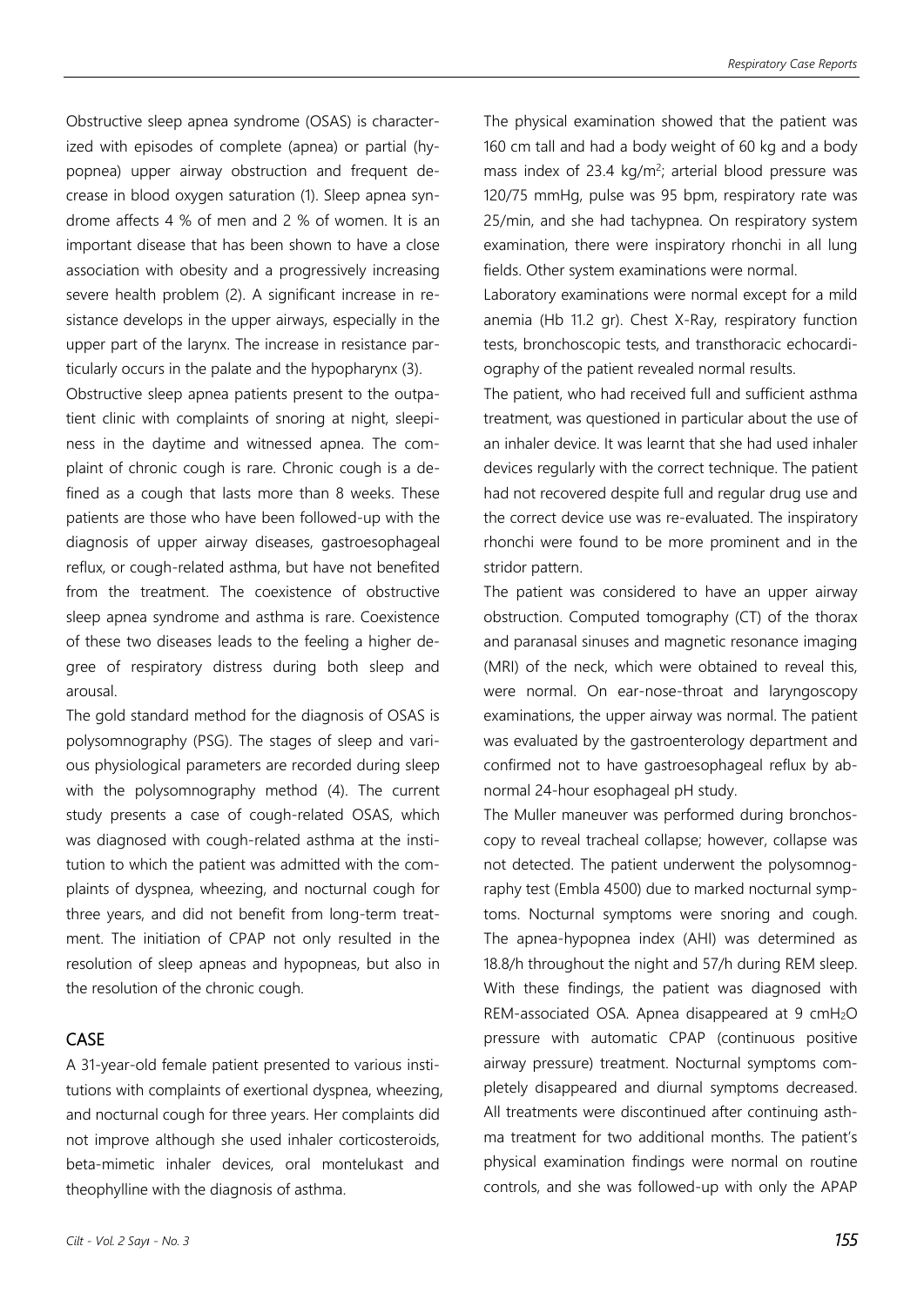(automatic positive airway pressure) device without drug therapy.

#### **DISCUSSION**

Obstructive sleep apnea syndrome is characterized by recurrent hypoxemia during sleep and episodes of upper airway obstruction leading to sleep disorder. There is an association between obstructive sleep apnea syndrome and many clinical conditions. In some cases, sleep apnea is the primary pathology and it is only a finding of the related disease in others (4). Obstructive sleep apnea patients present to the outpatient clinic with complaints of snoring during sleep, extreme somnolence in the daytime, and witnessed apnea. Recent studies have indicated that OSA is a syndrome associated with airway inflammation and some OSA patients presented with the complaint of a cough (5,6). Recurrent upper airway obstruction may lead to reflex bronchoconstriction by stimulating the neural receptors in the pharynx of patients; hence, a portion of the OSA patients present with symptoms of bronchus hyperreactivity and bronchitis (5,7). Inflammatory diseases such as asthma and COPD were seen to recover when OSA was treated (8,9). The association of asthma and OSA symptoms has been shown in some clinical studies. In some of these studies, the incidence of OSA was found to be high in asthma patients who snored (10-12).

Upper airway diseases, gastroesophageal reflux and cough-related asthma are the first considered diseases in patients who have complaints of chronic cough. OSA should also be considered in the presence of a cough for which no other causes can be found or which is resistant to therapy. Chan et al. (13) found improvement in the inflammatory markers and nocturnal symptoms, and a decrease in the need for bronchodilator drugs with CPAP treatment. CPAP treatment would be effective for relief of cough by decreasing the inflammation in these patients (14).

We consider that the polysomnography test should be performed in chronic cough cases, which are very frequent despite the lack of sufficient data in the literature. We consider that this case report will be beneficial as it indicates that a disease like OSAS, which causes inflammation and obstruction in the airways, should be considered in patients who have been prediagnosed with asthma due to a chronic cough and treated for a long period of time, and who have normal radiological findings, but who have not obtained any favorable response.

## CONFLICTS OF INTEREST

None declared.

#### **REFERENCES**

- 1. American Academy of Sleep Medicine. ICSD- The International Classification of Sleep Disorders. Diagnostic and Coding Manual, 2nd ed. Westchester, Illinois: AASM, 2005.
- 2. Young T, Palta M, Dempsey J, Skatrud J, Weber S, Badr S. The occurrence of sleep-disordered breathing among middle-aged adults. N Engl J Med 1993; 328:1230-5. [CrossRef]
- 3. Hudgel DW, Hendricks C. Palate and hypopharynx- sites of inspiratory narrowing of the upper airway during sleep. Am Rev Respir Dis 1988; 138:1542-7. [Cross-Ref]
- 4. Köktürk O. Obstrüktif uyku apne sendromu klinik özellikleri. Tüberküloz ve Toraks Dergisi 1999; 47:117-26. **[CrossRef]**
- 5. American Academy of Sleep. Sleep-related breathing disorders in adults: recommendations for syndrome definition and measurement techniques in clinical research; the report of an American Academy of Sleep Medicine Task Force. Sleep. 1999; 22:667–89.
- 6. Sundar KM, Daly SE, Pearce MJ, Alward WT. Chronic cough and obstructive sleep apnea in a communitybased pulmonary practice. COUGH 2010; 6:2. [CrossRef]
- 7. Salerno FG, Carpagnano E, Guido P, Bonsignore MR, Roberti A, Aliani M, et al. Airway inflammation in patients affected by obstructive sleep apnea syndrome. Respir Med 2004; 98:25–8. [CrossRef]
- 8. Larsson LG, Lundback B, Jonsson E, Lindberg A, Sandstrom T. Are symptoms of obstructive sleep apnea syndrome related to bronchitic symptoms or lung function impairment? Report from the Obstructive Lung Disease in Northern Sweden study. Respir Med 1998; 92:283–8. **[CrossRef]**